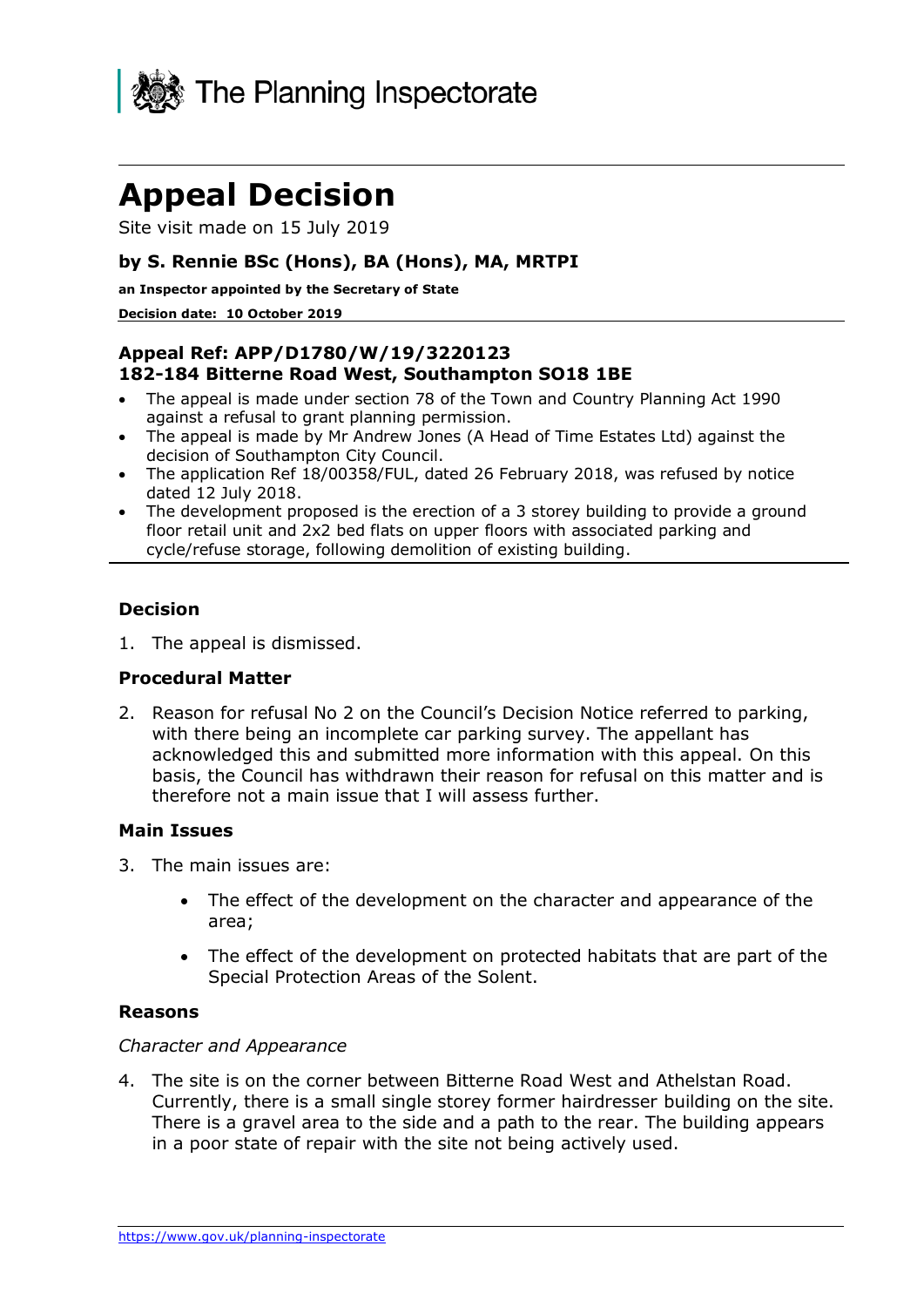- 5. The site is within the city on the junction of two busy roads. There is a mixture of residential, commercial and retail in the area. Most buildings are two storey, often with traditional pitched roofs, although there is some variation to these aspects.
- 6. The proposal is for a two-storey building, but with a third storey in the roof void. There is proposed to be a retail unit to the ground floor, with two flats above. There is one parking space to the side of the unit, to serve the retail unit only.
- 7. The proposed building has a modern appearance, with a key feature being the curved front elevation, which responds to the corner plot location of the site and the bend in the highway to the front. There is also variety and articulation to the proposed elevations, which add interest to the proposed building's appearance. The use of the terraces would be in keeping with this design approach.
- 8. There is a significant amount of flat roof area to the top of the proposed building, although much of this would be not fully apparent due to the sloping sections of roof which extends down to the eaves. Although this may not be a traditional pitched roof approach, this is a modern style building and the roof proposed reflects this approach. Furthermore, the varied style and form of buildings in the area is such that the building design and its flat roof sections would not appear incongruous or detract from the character of the area.
- 9. The height as proposed, partly as a consequence of the flat roof sections, would be only modestly taller than adjacent pitched roof buildings. Furthermore, as a corner plot building in a prominent location a taller building is typical and often a suitable approach, and this is reflected in the Council's Residential Design Guide (2006). In this case, I am of the opinion that the height, scale and form of the proposed building is acceptable in this location.
- 10. The Residential Design Guide also states that the footprint of buildings and hardstanding should not exceed 50% of the site area. However, this is a relatively small and constrained site, which is in the middle of a high density urban area. To have a building and hardstanding covering no more than 50% of the site would result in a particularly small building. I regard it as reasonable, in these circumstances, to allow for a larger building on the site with some hardstanding. I recognise this would leave little space for soft landscaping which would be visible from the frontage, but this is not uncommon in this area with the neighbouring buildings along Bitterne Road West immediately fronting the public footway.
- 11. This is not a typical plot in terms of size and shape, even for this urban area of Southampton. Therefore, the plot coverage would not be harmful to the character of the area, whilst also providing a suitably efficient use of this plot.
- 12. I note that occupants would need to leave the building to access the bin store, but the arrangement is such that I would not consider this to be a particular issue or inconvenience. I do not regard this as a clear indication of the overdevelopment of the plot as proposed.
- 13. Overall, the proposed design and scale of the building would not be harmful to the character and appearance of the area. The proposal is therefore in accordance with saved policies SDP1, SDP7 and SDP9 of the adopted City of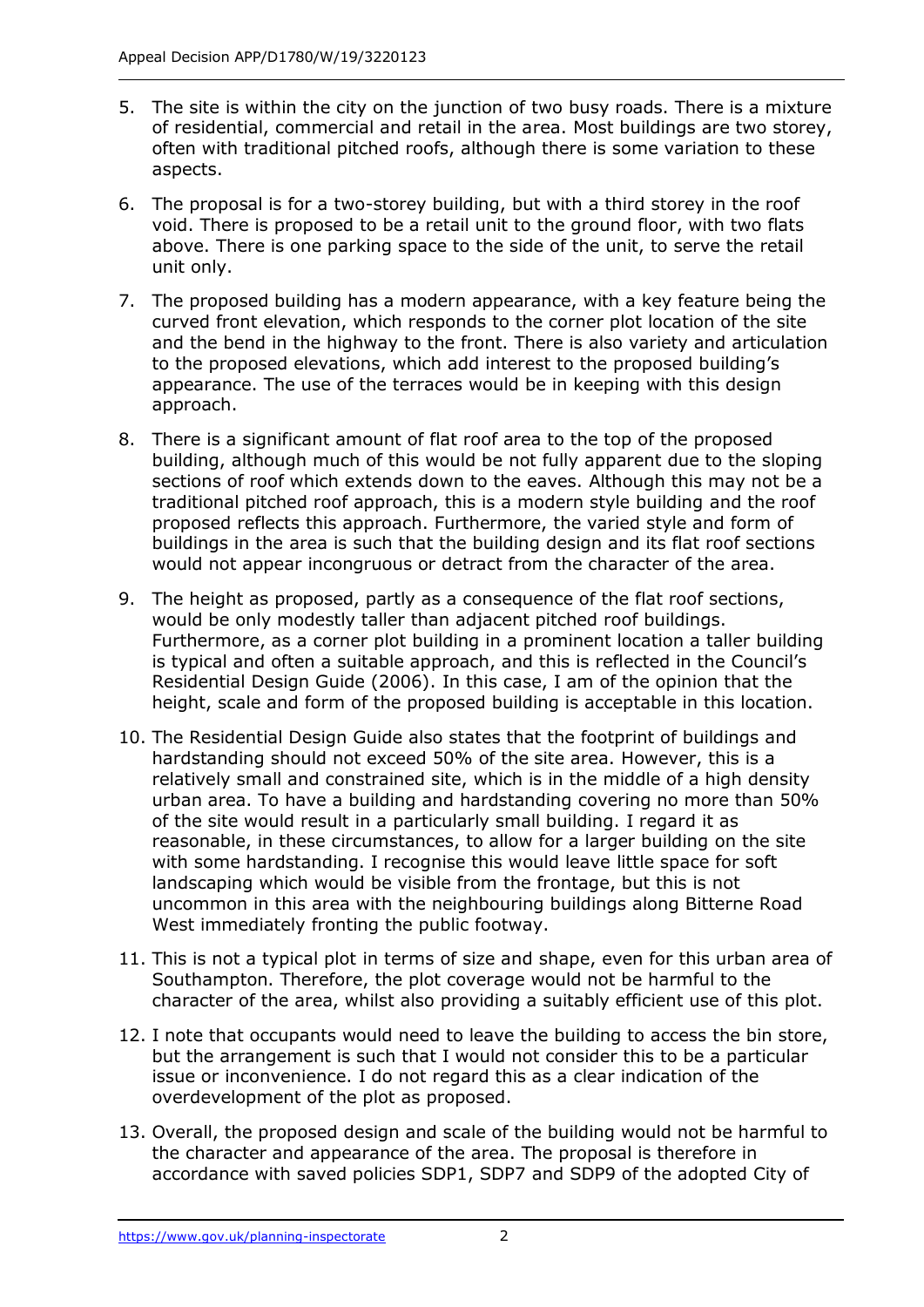Southampton Local Plan Review (March 2015), and policy CS13 of the adopted Local Development Framework Core Strategy Development Plan Document (January 2015). These policies seek to, amongst other things, require development to not adversely affect the amenity of the city; to respect the existing built environment; to be of a suitable scale; and make higher densities work. Furthermore, I do not regard the proposal as being contrary to the overall aims of the Residential Design Guide SPD (2006).

## *European Habitat Sites*

- 14. The site is within 5.6km of the Solent coastline. As such, it is necessary for me to consider any significant effects that the development may have on the Special Protection Areas (SPAs) of the Solent Coastline. These designated sites are protected by the European Habitats Directive and, in turn, through domestic legislation in the Habitat Regulations. It is necessary that I firstly consider through a screening exercise whether the development would, alone or in combination with others, have a significant effect on the designated sites; and if so, secondly to undertake an "appropriate assessment" (AA).
- 15. It is not permissible to take account of measures intended to avoid or reduce the harmful effects of a project on a designated site at the screening stage, such as, for example, a financial contribution for the management of habitats.

## *Screening Exercise*

- 16. The Solent coast is internationally important in providing mudflats, shingle and saltmarshes which are essential feeding and roosting habitats for overwintering birds. The area attracts 90,000 waders and more than 10% of the world's population of Brent Geese.
- 17. The Solent also attracts substantial numbers of recreational visits every year which has the potential, particularly through dog walking, to disturb the birdlife. Particular threats posed by such disturbance include birds being moved, thereby forgoing feeding time and needlessly expending energy as well as increasing competition for access to undisturbed food-rich areas. Migrating birds rely on these habitats to build up energy reserves to undertake their migratory journeys and to breed and a consequence of them not being able to do so would be a reduction in their overall population.
- 18. Additional pressures in this regard will arise as a result of new house building. Accordingly, I consider that occupation of the proposed development would be likely to increase recreational pressures on the SPAs and, either alone or in combination with other development in the area, would have a significant effect on them.
- 19. Furthermore, following Natural England's comments dated 27 August 2019, it is apparent that increased levels of waste water and that nutrient levels in the receiving waters of the Solent needs to be taken into consideration, with the aim of achieving nutrient neutrality from new development. There is uncertainty at the present time as to whether new residential development will further deteriorate the protected sites and Natural England indicate that one way to address this uncertainty is for new development to achieve nutrient neutrality. Natural England is working with other bodies to progress mitigation strategies that cover the areas, and this may include strategic options and/or a financial contribution.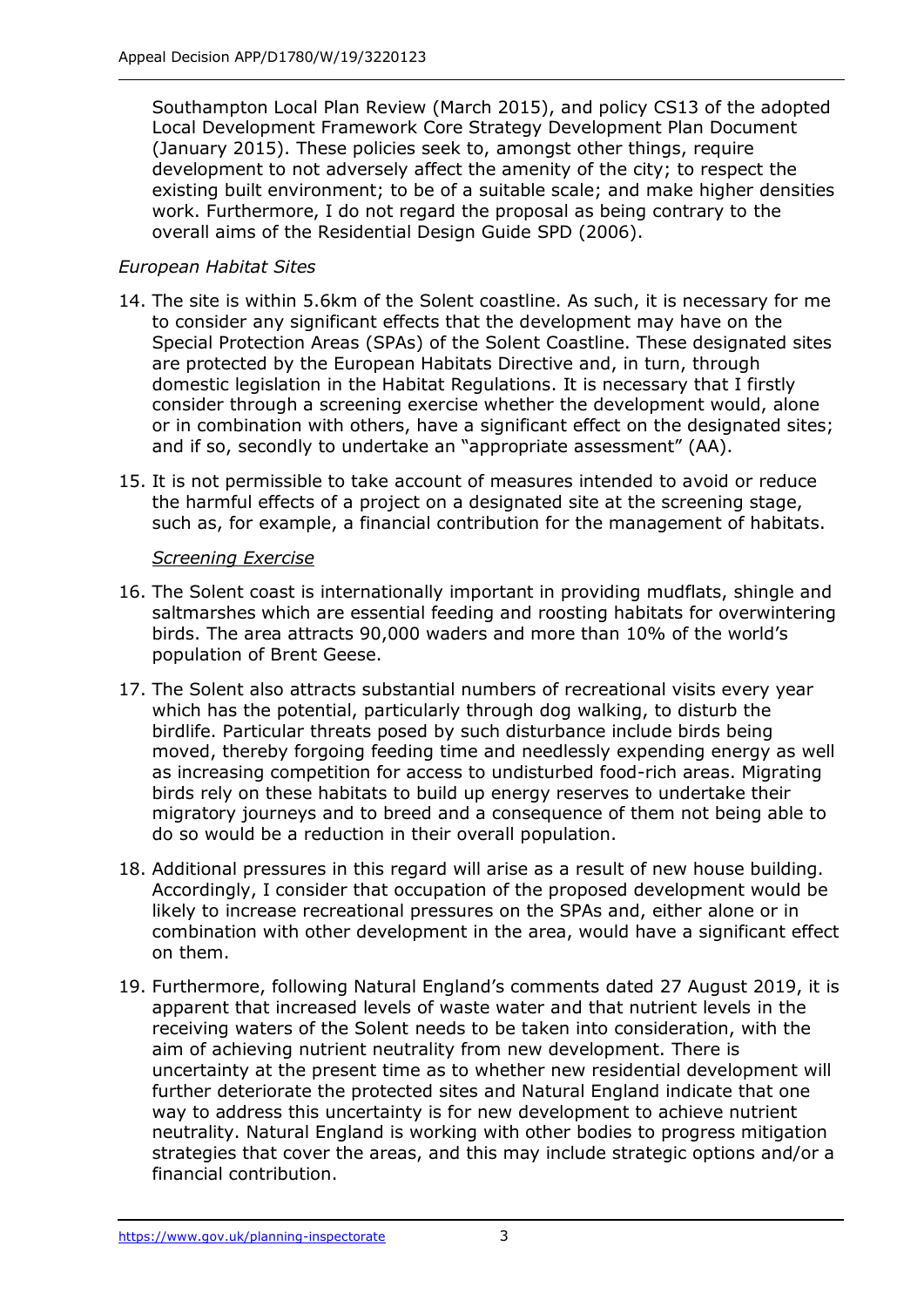20. For these reasons, it is therefore necessary for an AA to be undertaken.

## *Appropriate Assessment*

- 21. Having concluded that AA is necessary, it is permissible for me to have regard to any proposed avoidance or mitigation measures. Accordingly, I had had regard to Bird Aware Solent's Recreational Mitigation Strategy (SRMP). This document is described by the LPA as a Supplementary Planning Document.
- 22. The proposal would provide additional dwellings and so potentially draw more people into the area, in close proximity of the Solent. It is clear from the evidence provided that, as described above, increased recreational pressures would have an adverse impact to the ecological integrity of the Solent sites, when considered in combination with other new housing development in this city. As such, mitigation as set out within the SRMP would be necessary to address this impact as a result of the development.
- 23. Similarly, the additional development proposed would result in the potential for increased waste water which would have an adverse impact to the water environment of the Solent, such as high levels of nitrogen and phosphorus in with evidence of eutrophication at some designated sites. Natural England advise the need for nutrient neutrality from new developments.

## *Mitigation*

- 24. The SRMP has been prepared by a partnership of local authorities and conservation bodies including Natural England and has been the subject of public consultation. It seeks to provide a strategic mechanism to secure mitigation, in perpetuity, for the additional disturbance to birds as a result of house building around the Solent.
- 25. Specific measures include: a team of rangers, site-specific visitor management and a delivery officer and monitoring to help adjust to mitigation measures as necessary.
- 26. New and enhanced strategic green spaces are funded directly through local authority and other forms of capital funding, whilst the remaining noninfrastructure costs are met through developer contributions.
- 27. The appellant has submitted an agreement pursuant to Section 111 of the Local Government Act 1972 to make a financial contribution as set out in the SRMP. I have also been provided with SRMP which sets out the justification for the payment levels and the overall strategy for mitigation. As the process of securing mitigation set out in the SPD has been drawn up in consultation with Natural England, I am satisfied that, theoretically, this mechanism could meet the necessary 'Strategic Access Management and Monitoring' (SAMM) requirements so as to avoid significant adverse effects on the European Sites.
- 28. With regards the SRMP, Natural England has stated that "Natural England are satisfied that the applicant has mitigated against the potential adverse effects of the development on the integrity of the European site(s) and has no objection to this aspect of the application."
- 29. However, with regards the issue of waste water from new housing entering the Solent, there is no mitigation proposed that would satisfy me that the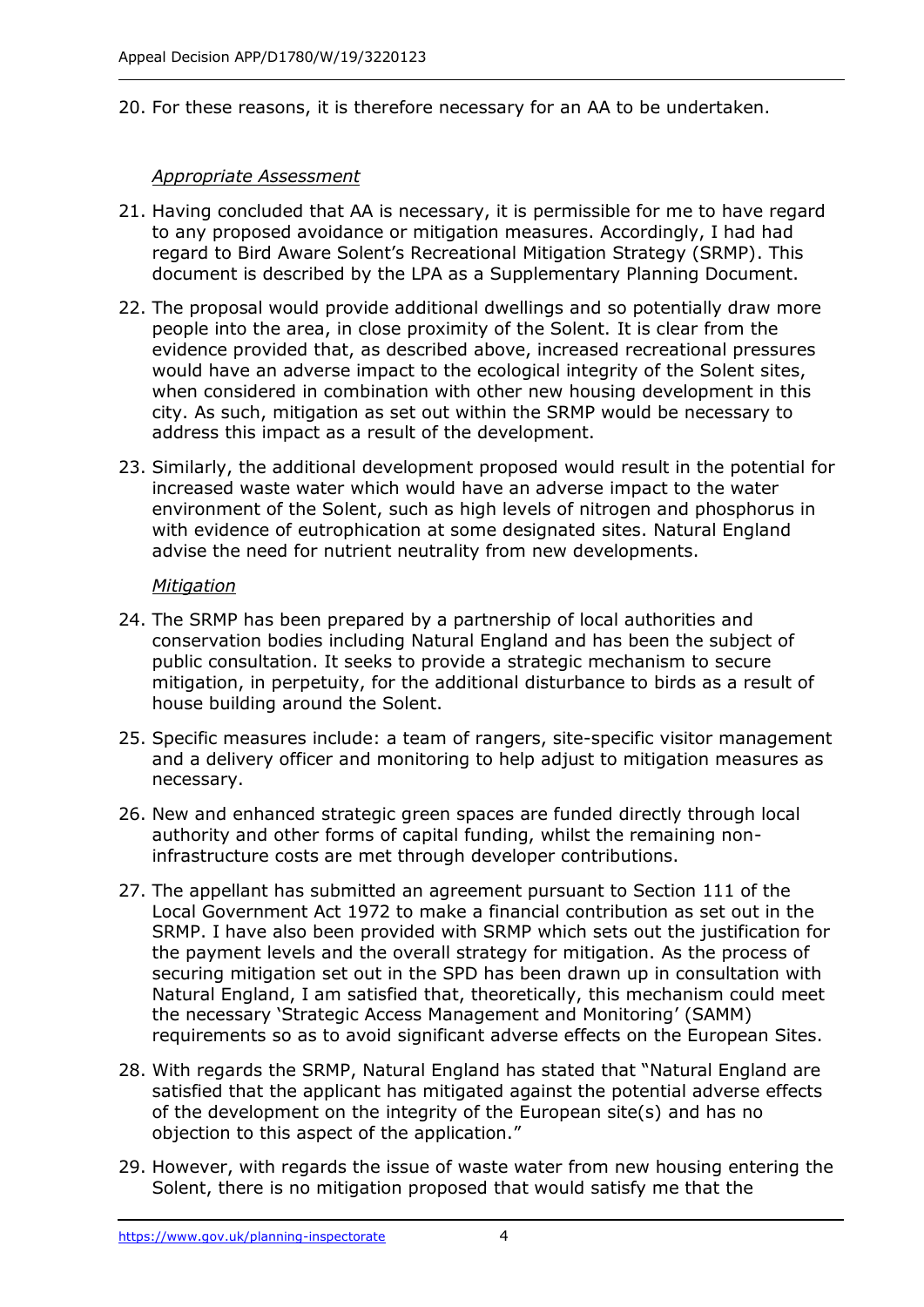development would not result in an increase of waste water that would adversely affect the Solent. I recognise that this is an issue raised since the decision made by the Council, but nonetheless as the 'competent authority' in this making of this appeal decision, it is incumbent on me to consider this matter. I also recognise that it is difficult for smaller developments to address this matter, with no mitigation strategy currently in place, to my knowledge. It is therefore not possible for me to conclude that the development would be nutrient neutral in its impacts. It is Natural England's advice to be as precautionary as possible when addressing uncertainty.

- 30. The last use was as a hairdresser, although this appears to have creased some time ago with the building vacant at the time of the site visit. A hairdresser may have used a substantial amount of water, but I am not convinced this would be comparable or have a greater impact to nutrient neutrality in the Solent than the proposed development, which is a larger building including flats and a retail unit. The flats would also potentially bring more people to live in the area. As such, whilst this is not a major development in scale, it would likely have more on an impact when considering the nutrient issue. Therefore, mitigation would be required.
- 31. There is a planning history for this site, but this was prior to this matter being raised by Natural England. The proposal would result in one additional flat over that approved and so would likely have a greater impact than the extant consent. The situation has to be considered based on the most up-to-date information also.
- 32. It has been brought to my attention that with some authorities there may be an adjustment to CIL monies or other forms of contribution, but I am not aware of any suitable mechanism to be considered as mitigation available for this proposal in Southampton.
- 33. Having regard to the nature of the proposed development and the increased risk which would stem from the additional waste water as a result of the proposed use, I consider that in the absence of suitable mitigation measures the appeal scheme would present likely significant effects on the Solent SPAs which, either alone or in combination with other plans and projects, could adversely affect the integrity of these protected sites.
- 34. No alternative solutions that would have a lesser effect, or avoid an adverse effect, have been provided. Therefore, the Habitats Regulations states the permission must not be granted, unless there are imperative reasons of overriding public interest. Given the scale of the proposal, I do not consider the provision of two dwellings and a single retail unit of the scale proposed would represent such an overriding public interest in this case.
- 35. For the above reasons, and following Appropriate Assessment, I find this proposal to be in conflict with policy CS22 of the Council's adopted Core Strategy which requires that development does not adversely affect the integrity of international habitat designations.